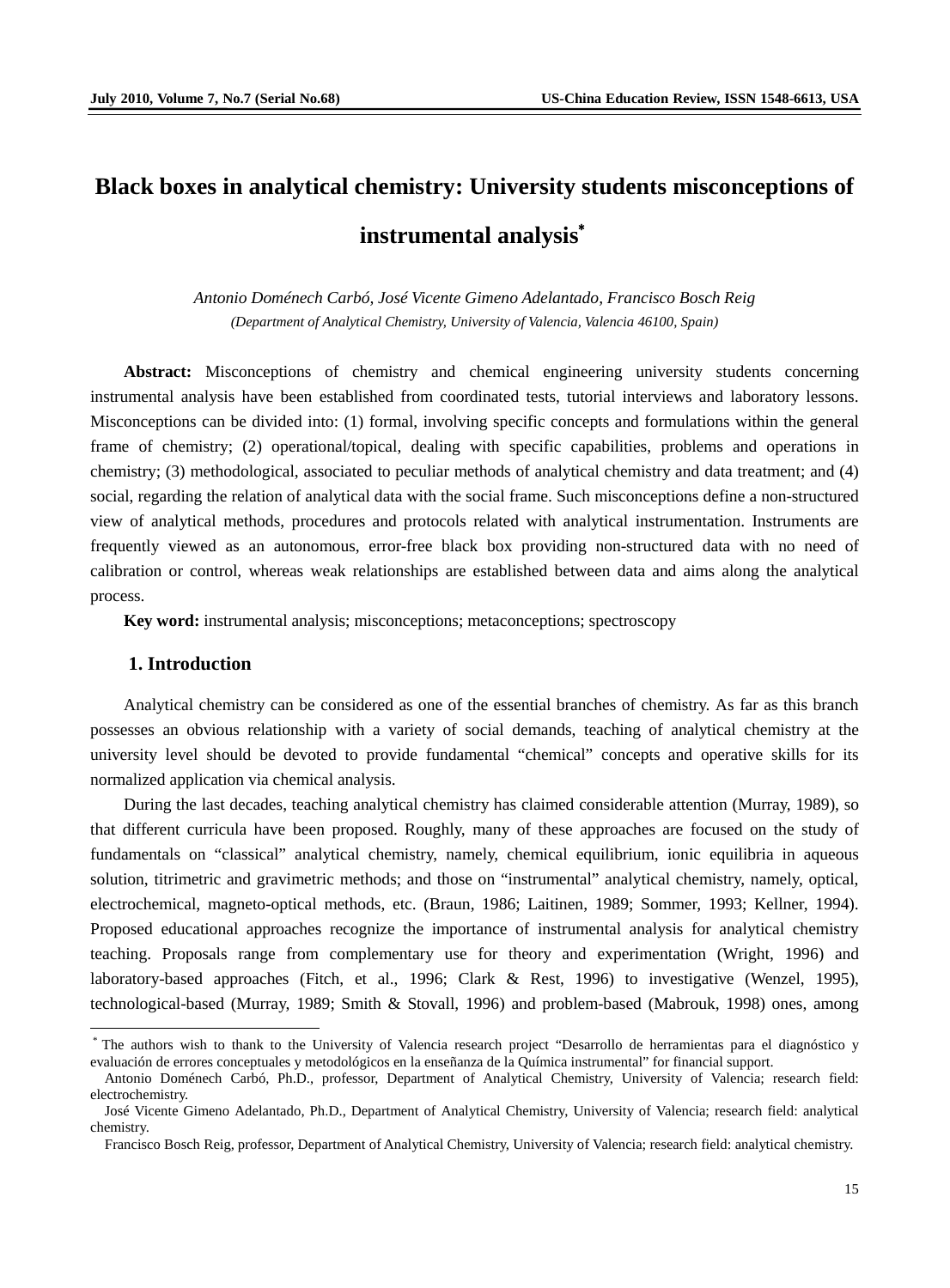others (Wilson, et al., 1999).

During the last decades, considerable research in science education has been devoted to characterize misconceptions, spontaneous conceptions or alternative conceptions influencing learning (Driver, 1981; Gilbert & Watts, 1983). Strategies for determining students' misconceptions can be considered of interest not only for understanding fundamental mechanisms governing learning, but also for leading instructional approaches. Reported studies are concentrated in students' misconceptions in chemical equilibrium (Gussarsky & Gorodetsky, 1990; Voska & Heikkinen, 2000; Wheeler & Katz, 2006), acidity (Ross & Munby, 1991; Schmidt, 1991, 1995) and fundamentals of electrochemistry (Garnett & Treagust, 1992a, 1992b; Sanger, et al., 1997; Ozkaya, 2002). However, studies dealing with misconceptions specifically related with instrumental analysis are limited to an analysis of errors (Tomlinson, et al., 2001) and near-infrared spectroscopy (DiFoggo, 1995).

In this context, elucidation of students' misconceptions in instrumental analysis can be considered of interest as a convenient tool for promoting an efficient teaching/learning of this branch of analytical chemistry. The current report is devoted to present a set of data on misconceptions concerning instrumental analytical chemistry revealed by university students on chemistry and chemical engineering graduations. For this purpose, a field study was performed with a sample of 45 chemistry students and 32 chemical engineering students from the University of Valencia, based on structured interviews during ordinary laboratory sessions along the 2007-2008 period. All students received, however, similar instruction in analytical chemistry during their regular lessons.

# **2. Concepts and methods on instrumental analysis**

Analysis of students' misconceptions in instrumental analysis has to take into account that this is an aspect to be integrated within the general frame of analytical chemistry and chemical analysis. With this regard, it should be emphasized that a hierarchical relationship exists between analytical chemistry, chemical analysis and analytical processes, as emphasized by Pardue and Woo (1984), and Valcárcel and Luque de Castro (1995). Analytical chemistry can be taken as the fundamental scientific discipline providing the fundamentals for determining the chemical composition of selected systems, whereas chemical analysis provides the systematic study of methods, techniques and procedures structuring concrete analysis. Apart from fundamental concepts, conventions and operations, there are a series of concepts, skills and operations that, although directly related with chemistry fundamentals, constitute an interesting corpus to be implemented in analytical chemistry teaching. A schematic view of the hierarchical relation existing between analytical chemistry, chemical analysis and analytical processes (Pardue & Woo, 1984; Valcárcel & Luque de Castro, 1995) with possibly associated misconceptions are shown in Figure 1.

Classical or "non-instrumental" analytical chemistry is focused on qualitative essays, gravimetry and titrimetry, although introduction of such topics in introductory courses has been subject to discussion (Christian, 1995). The curriculum in instrumental analysis has changed significantly over the past 20 years (Girard & Diamant, 2000). Following Mabrouk (2002), instrumental analysis courses in USA chemistry faculties are focused on ultraviolet-visible (UV-vis) spectroscopy and statistics (94%-98% of faculties), while gas chromatography (GC), atomic absorption spectroscopy, potentiometry, high-performance liquid chromatography (HPLC) and other techniques are treated in a lower percentage of faculties (45%-60%).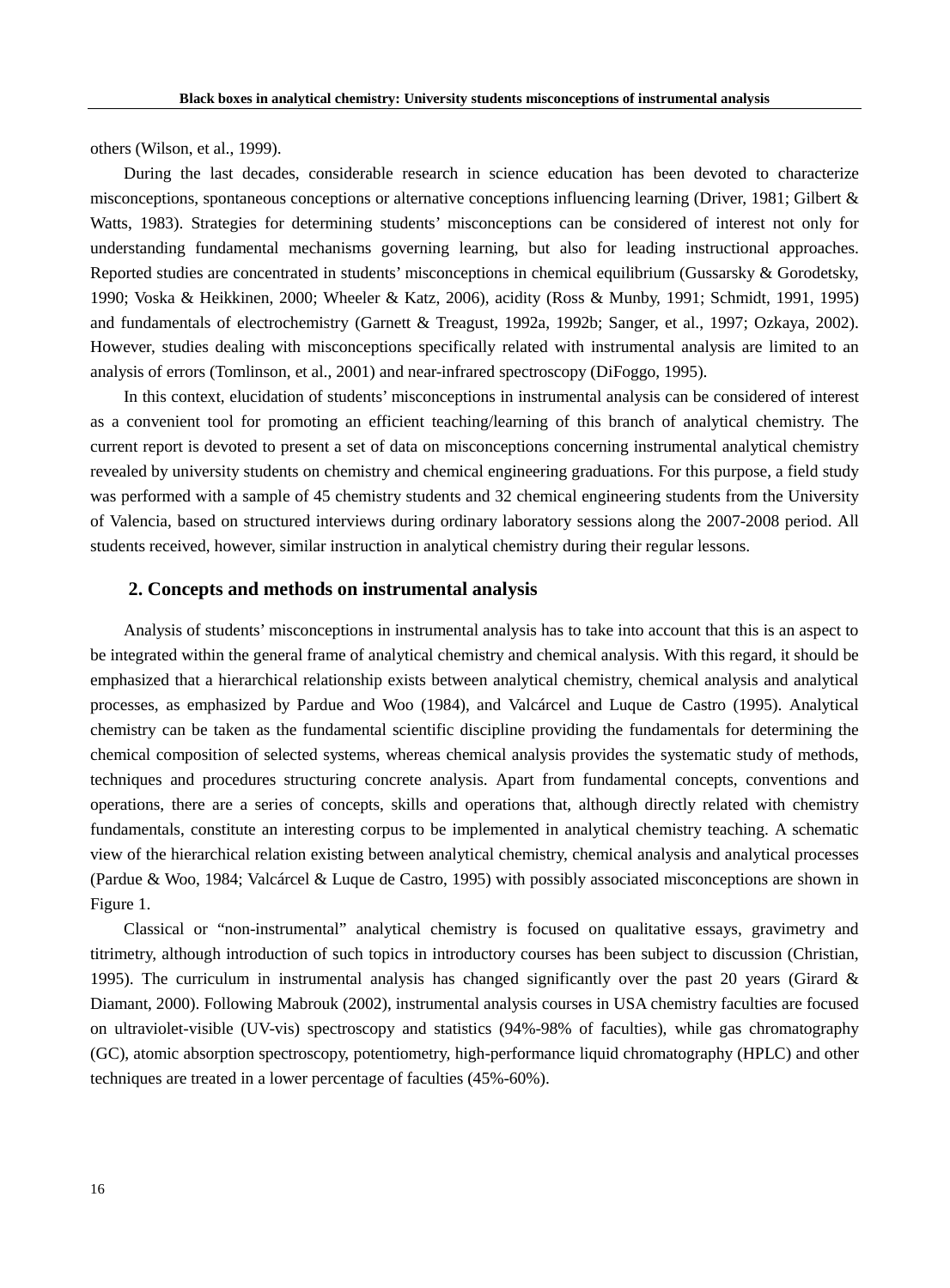

**Figure 1 Hierarchical view of analytical chemistry and chemical analysis and directly related misconceptions**

In this context, the study of misconceptions dealing with instrumental analysis can involve specific misconceptions associated to each of instrumental techniques and general misconceptions common to all of them. Preliminary data suggested that students' misconceptions on instrumental analysis are directly related with a series of meta-conceptions dealing with the so-called analytical properties (accuracy and precision, reproducibility, etc.), operational concepts (separation and identification) and mathematical tools (linear correlation, integration and derivation), which have to be integrated with social demands for structuring chemical analysis. Many of these issues involve "something more" than strict chemical concepts for which formal definitions hold (Doménech, et al., 2008).



**Figure 2 Relationships between formal, operational, methodological and social aspects of misconceptions and possible misconceptions of the students dealing with instrumental analysis**

The meaning of misconceptions can involve, following prior treatments for analyzing students' definition of fundamental science concepts (Doménech, et al., 1993), formal, operational/topical, operational, methodological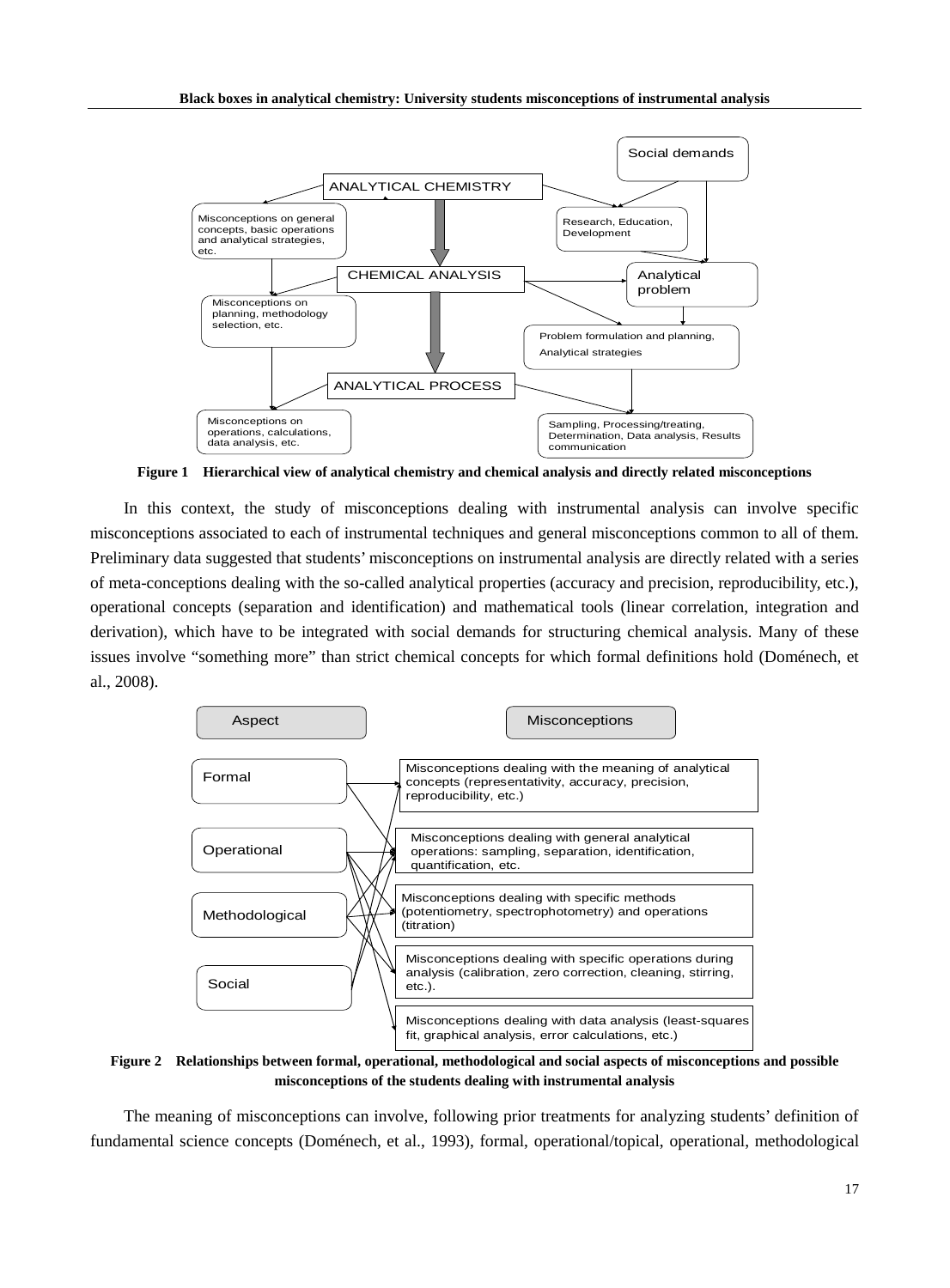and social aspects. The formal aspect of misconceptions is related with the use of specific concepts and formulations used in instrumental analysis. Apart from generic concepts (spectrophotometry and potentiometry), fundamentals on specific concepts and formulations (intensity, Lambert-Beer law, etc.), "analytical" concepts such as accuracy or reproducibility are involved. Misconceptions can also involve an operational aspect concerning the specific capabilities, problems and operations in instrumental analysis, for instance with operations, calculations or error counting. The methodological aspect of misconceptions can be ascribed to peculiar methods of analytical chemistry and data treatment, and, finally, the social aspect of misconceptions involve the social implementation of analytical chemistry and chemical analysis. Figure 2 presents a schematic view of possible formal, operational, methodological and social misconceptions.

#### **3. Analysis of students' misconceptions**

#### **3.1 Background**

The investigation was performed after the students followed a course (in the preceding 2006-2007 academic year) on classical analytical chemistry where gravimetry and volumetry methods (classical or non-instrumental) were extensively treated. This course also covered fundamental concepts in analytical chemistry and error calculations. The questionnaires were passed along the 2007-2008 academic period after the students covered a significant portion of theoretical lessons on instrumental analytical chemistry. Lessons covered general topics on instrumental data analysis (calibration curves, standard additions method and internal standards) and spectrophotometry (visible/ultraviolet spectrophotometry and Lambert-Beer law). As far as the students studied extensively acid-base titrations during the preceding course, all questions were focused on the problem of determining the concentration of a sample solution of an acid from titration with an aqueous NaOH standard solution.

#### **3.2 Sample and procedure**

A mixed written response/interview protocol was used for detecting misconceptions of university students on instrumental analysis. The structured interviews comprised four questionnaires (Q1-Q4, see Tables 1-4) to be completed in the analytical chemistry laboratory during regular classes. Possible misconceptions related with each one of the proposed items are summarized in Figure 2. Each item of the questionnaires was first accomplished by the students and immediately, their responses were commented and discussed in group. Individual responses were recorded conjointly with observations and comments along the session. The structure of the research protocol is described in Tables 1-4 for Q1-Q4, respectively. The Q1 and Q2 presented in two separate laboratory sessions were a problem-based approach (Fitch, et al., 1996; Clark & Rest, 1996), which was used for studying instrumental monitoring of acid-based titrations. In the first session (Q1), an orthodox instrumentation (Crison pH 2000 pH-meter) was used, thus obtaining a typical s-shaped titration curve as illustrated in Figure 3. In the second session, the students were challenged to develop a single instrumentation with minimal laboratory equipment. Conductimetry was selected for this purpose. Here, an a.c. generator (Enosa generators with 1.5V issue were used) coupled with two graphite electrodes (two bars of pyrolitic graphite, of 0.5cm diameter were used) and an amperemeter (Enosa polymeters) were used using the scheme depicted in Figure 4. Variations of the measured current during the titration were mainly due to the large variations in the concentration of  $H^+(aq)$  and OH (aq) ions, so that two typical straight lines plots of current vs. added volume of NaOH were obtained (Skoog & West, 2006) as shown in Figure 5.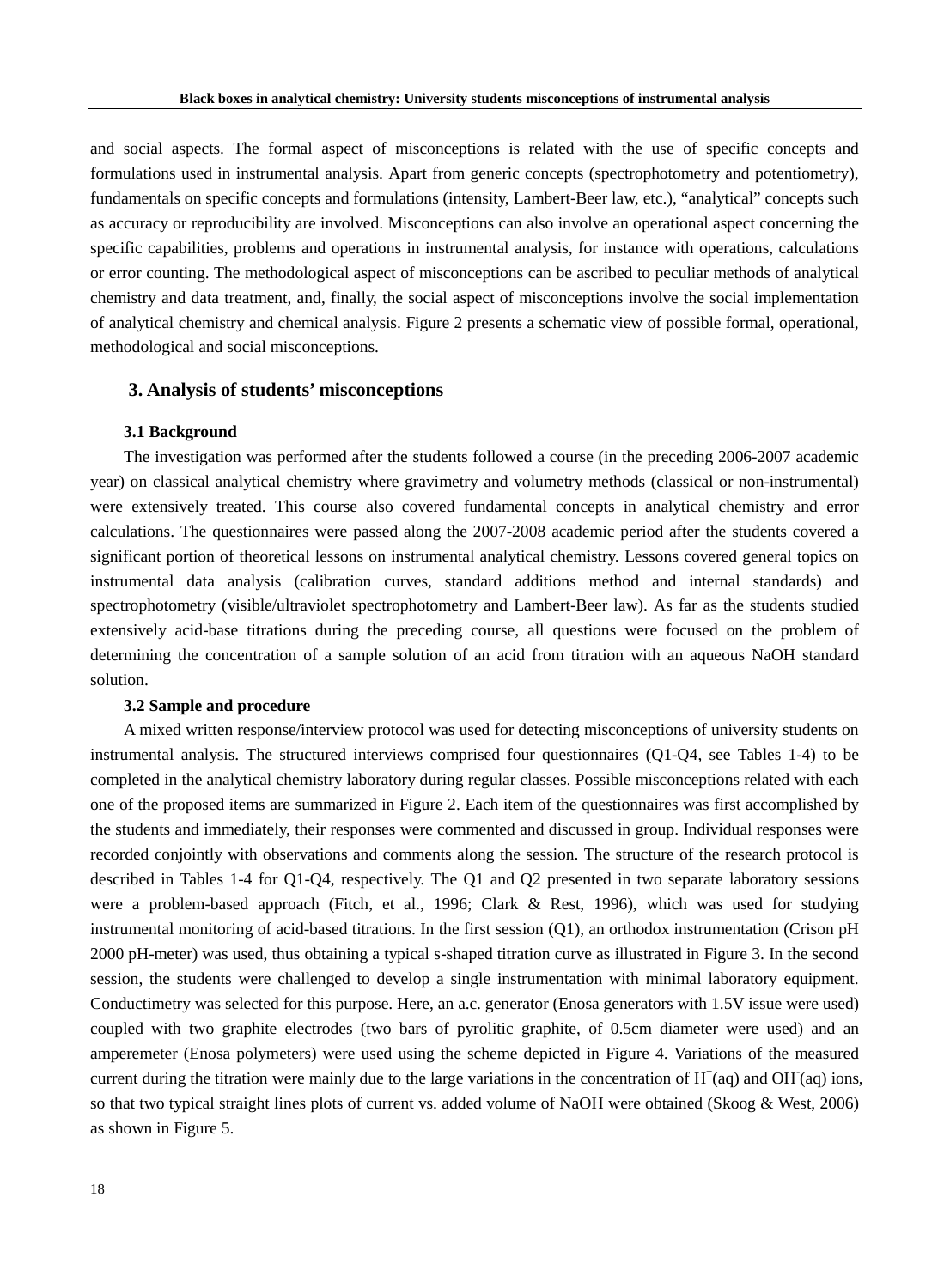| <b>Ouestion</b>                                                                                                                                                              | Student's action                           | Interviewer participation                                                                                                                                                                                                                 |  |  |  |
|------------------------------------------------------------------------------------------------------------------------------------------------------------------------------|--------------------------------------------|-------------------------------------------------------------------------------------------------------------------------------------------------------------------------------------------------------------------------------------------|--|--|--|
| 1.1 We dispose of a pH-meter for<br>determining the acidity of an aqueous Written response<br>solution. Describe (briefly) the sequence<br>of all operations to be performed |                                            | Remembering the need for calibration, temperature control,<br>electrode cleaning and continuous<br>stirring<br>during<br>measurement                                                                                                      |  |  |  |
| after<br>1.2<br>Indicate<br>results<br>the<br>measurements                                                                                                                   | by written response                        | $pH$ measurements on a Asking about the validity (accuracy and precision) of the<br>problem solution followed results, comment on the need for repeating measurements<br>Calculations (mean value, standard deviation)                    |  |  |  |
| 1.3<br>operations<br>the<br>Describe<br>monitoring an acid-base titration                                                                                                    | for Written<br>response/group<br>interview | Discussing with the students the need for concentration<br>determination, difference between primary and secondary<br>standards:<br>Limitations in the use of chemical indicators;<br>Fundamentals of the potentiometric titration method |  |  |  |
| 1.4 Determine the concentration of acid Calculations/group<br>from data in Figure 3                                                                                          | interview                                  | Repeating calculations, error estimation and comment on<br>responses of the students                                                                                                                                                      |  |  |  |

# **Table 1 Structured Q1**

| <b>Structured Q2</b><br>Table 2 |  |  |
|---------------------------------|--|--|
|---------------------------------|--|--|

| <b>Ouestion</b>                                                                                                                                                                               | Student's action                           | Interviewer participation                                                                                                                       |  |  |
|-----------------------------------------------------------------------------------------------------------------------------------------------------------------------------------------------|--------------------------------------------|-------------------------------------------------------------------------------------------------------------------------------------------------|--|--|
| 2.1 Open problem: How to determine<br>the concentration of a solution of a<br>acid<br>with<br>minimal<br>"strong"<br>instrumentation (a 0.10 M HCl aqueous<br>solution is taken as a problem) | Open<br>responses<br>in<br>group interview | Comments on possible techniques after discarding classical<br>titration with chemical indication                                                |  |  |
| 2.2 Describe possible instrumental<br>Group interview<br>methods                                                                                                                              |                                            | Potentiometric and conductimetric monitoring of titration<br>with a NaOH solution of known concentration                                        |  |  |
|                                                                                                                                                                                               |                                            | Presentation of a home-made conductimeter (see Figure 3);<br>Brief discussion of fundamentals and operation mode                                |  |  |
|                                                                                                                                                                                               | Group interview                            | Performing titration experiment and discussing with the<br>students the need for decarbonatation of NaOH solution<br>and repeating measurements |  |  |
| 2.3 Data handling and determination of<br>the concentration of the problem<br>solution                                                                                                        | Written response/group<br>interview        | Discussing responses and commenting the "two straight"<br>lines" method for determining the end point of the titration                          |  |  |
| 2.4 Are the accuracy and precision of<br>this method larger, identical, or lower<br>than that based on the use of a<br>commercial pH-meter?                                                   | Written response                           |                                                                                                                                                 |  |  |

# **Table 3 Structured Q3**

| <b>Ouestion</b>                                                                                                                                                                 | Student's action                                         | Interviewer participation                                                                                                                                                                                                             |  |  |
|---------------------------------------------------------------------------------------------------------------------------------------------------------------------------------|----------------------------------------------------------|---------------------------------------------------------------------------------------------------------------------------------------------------------------------------------------------------------------------------------------|--|--|
| 3.1 Provide a description of phenomena<br>involved<br>in<br>spectrophotometric<br>measurements                                                                                  | Written response                                         | Remembering and detailing concepts of spectrometry,<br>colorimetry, spectrophotometry, absorption, reflection,<br>diffusion, absorbance, etc.                                                                                         |  |  |
| 3.2 Describe all operations involved in<br>the record of the absorption spectrum in<br>Written response/group<br>the visible region of a colorant X in<br>interview<br>solution |                                                          | Discussing involved<br>(spectra,<br>concepts<br>spectrophotometry/colorimetry, absorbance, Lambert-Beer<br>law, etc.)                                                                                                                 |  |  |
|                                                                                                                                                                                 | Record of the spectrum<br>of a solution of a<br>colorant | Discussing with the students the need for zero adjust,<br>possibility of wavelength error (need of instrument<br>calibration) and repeating measurements (precision).                                                                 |  |  |
| 3.3 Describe the characteristics of the<br>spectra in Figure 6                                                                                                                  | Written response/group<br>interview                      | Comment on responses;<br>Determination of characteristic parameters, wavelength at<br>the maximum of absorbance ( $\lambda_{\text{max}}$ ) and the coefficient of<br>molar absorptivity $(\epsilon)$ ;<br>Discussion of possibilities |  |  |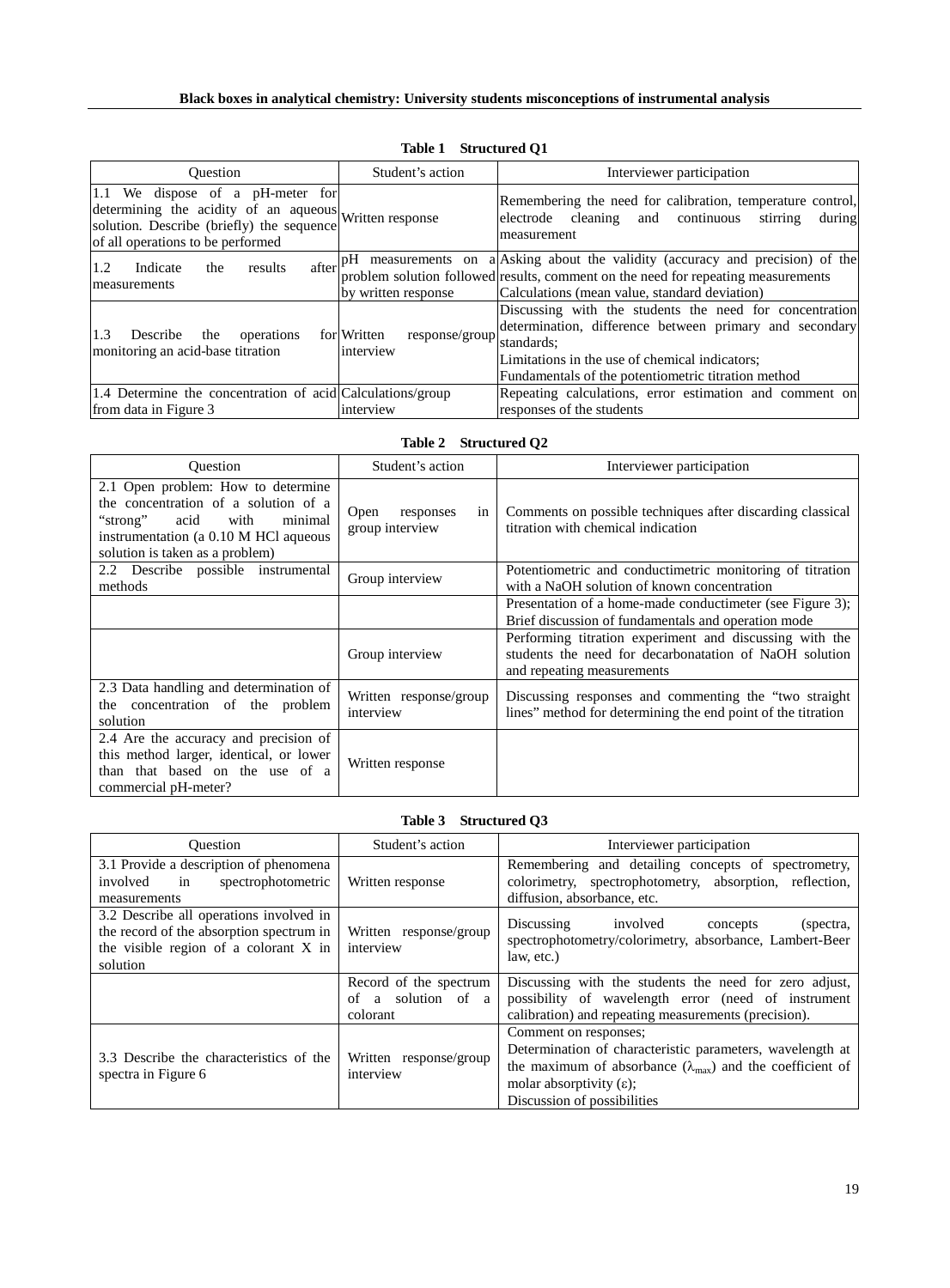| <b>Ouestion</b>                                                                                                                                                                                                                                                            | Student's<br>action | Interviewer participation                                                                                                                                                                                            |
|----------------------------------------------------------------------------------------------------------------------------------------------------------------------------------------------------------------------------------------------------------------------------|---------------------|----------------------------------------------------------------------------------------------------------------------------------------------------------------------------------------------------------------------|
| 4.1 The figure shows the absorption spectrum obtained in<br>aqueous solutions of two colorants X and Y (Figure 6a) and<br>the spectrum of a sample solution. Indicate if the spectrum in<br>Figure 6b can correspond to a mixture of solutions of the<br>colorants X and Y | Group<br>interview  | Discussing responses and claiming<br>tor<br>a<br>"mathematical" method for ensuring the response                                                                                                                     |
| Propose a quantitative method for properly asserting or reject<br>this possibility                                                                                                                                                                                         | Group<br>interview  | Developing an analytical method from measurements<br>at two selected wavelengths                                                                                                                                     |
| 4.2 Describe the spectra represented in Figure 8                                                                                                                                                                                                                           | Group<br>interview  | Description in terms of the combination of two<br>different one-peak spectra exhibiting an isosbestic<br>point                                                                                                       |
| Describe a possible experiment whose results agree with<br>spectra in Figure 8                                                                                                                                                                                             | Group<br>interview  | Discussion on the possible meaning of the isosbestic<br>point and comparison of spectra in Figures 7 and 8<br>Description in terms of the spectral response of a<br>chemical indicator during an acid-base titration |

**Table 4 Structured Q4**



**Figure 3 pH vs. volume titration curve for query 1.4 in Q1 (Arrows indicate the auxiliary elements for graphically determining the endpoint of the titration)**



**Figure 4 Scheme for a single conductimeter device to be used for monitoring acid-base titrations**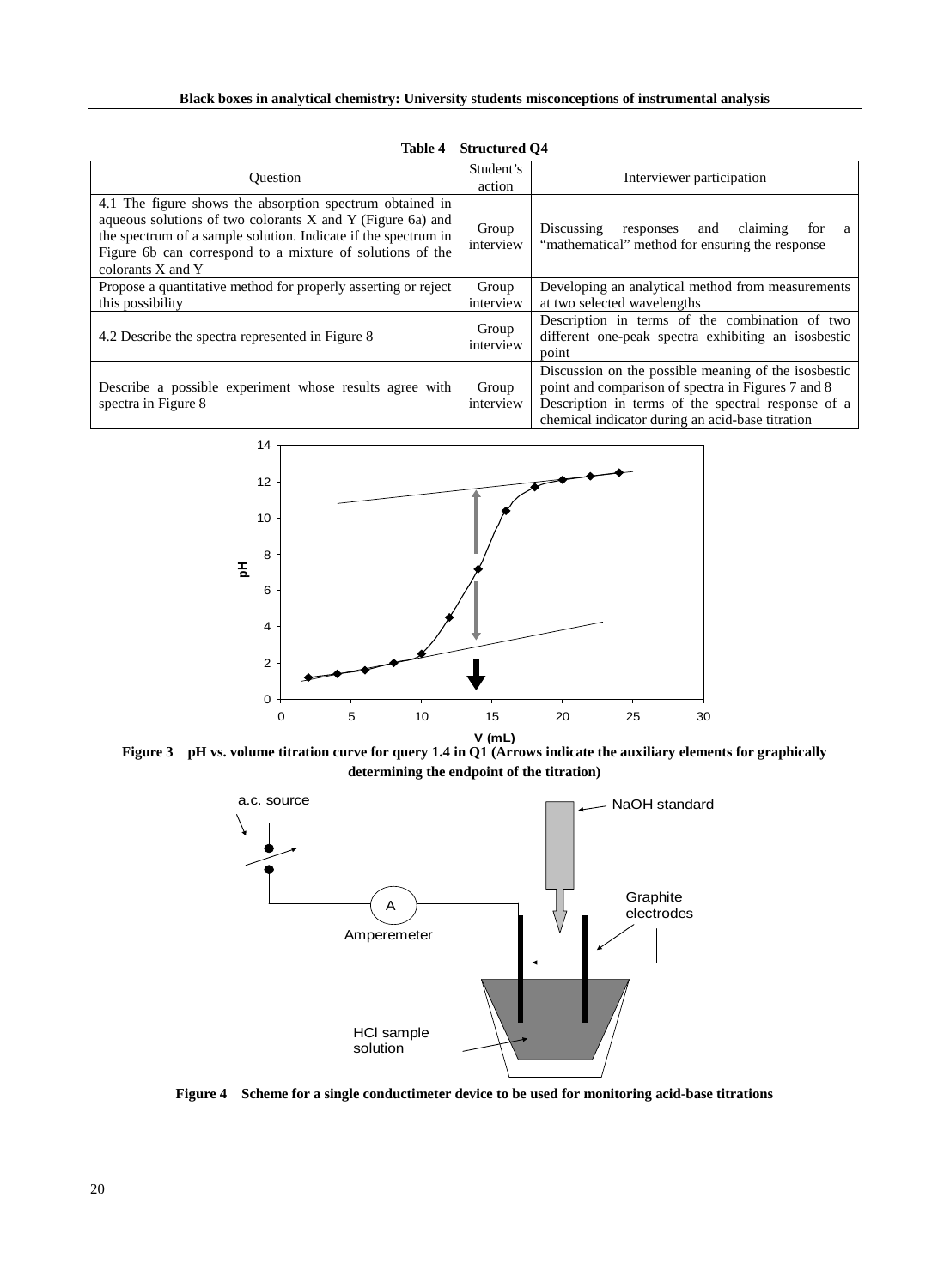

**Figure 5 Typical current vs. added volume of standard NaOH solution recorded for acid-base titrations monitored by means of the experimental arrangement depicted in Figure 4**

The Q3 and Q4 were introduced during two separate laboratory sessions devoted to visible spectrophotometry. Again experiments were introduced in the context of solving analytical problems about solutions of colorants. A Perkin Elmer Lambda 35 spectrophotometer was used in these laboratory sessions. The visible spectra was obtained using a point-to-point method at 25nm spaced wavelengths. In structured interviews, the spectra for two colorants (Figure 6), a possible mixture of them (Figure 7) and a possible spectrophotometric acid-base titration (Figure 8) were presented to the students.

The sample consisted of 45 chemistry students (3rd year) and 32 chemical engineering students (3rd year) from the University of Valencia. The interview protocol was applied to the students during laboratory sessions (instrumental analysis lessons) along the ordinary 2007-2008 period. The chemistry students were divided into three groups of 12 (C1), 15 (C2) and 18 (C3) students respectively, while the chemical engineering students were divided into two groups (CE1 and CE2), each comprising 16 students. The students were told that this study was part of educational research that was intended to help improve their instruction and its outcome would have no effect on their grades. Ordinary pH-meters and single-beam educational spectrophotometers were used by the students during the sessions.



(to be continued)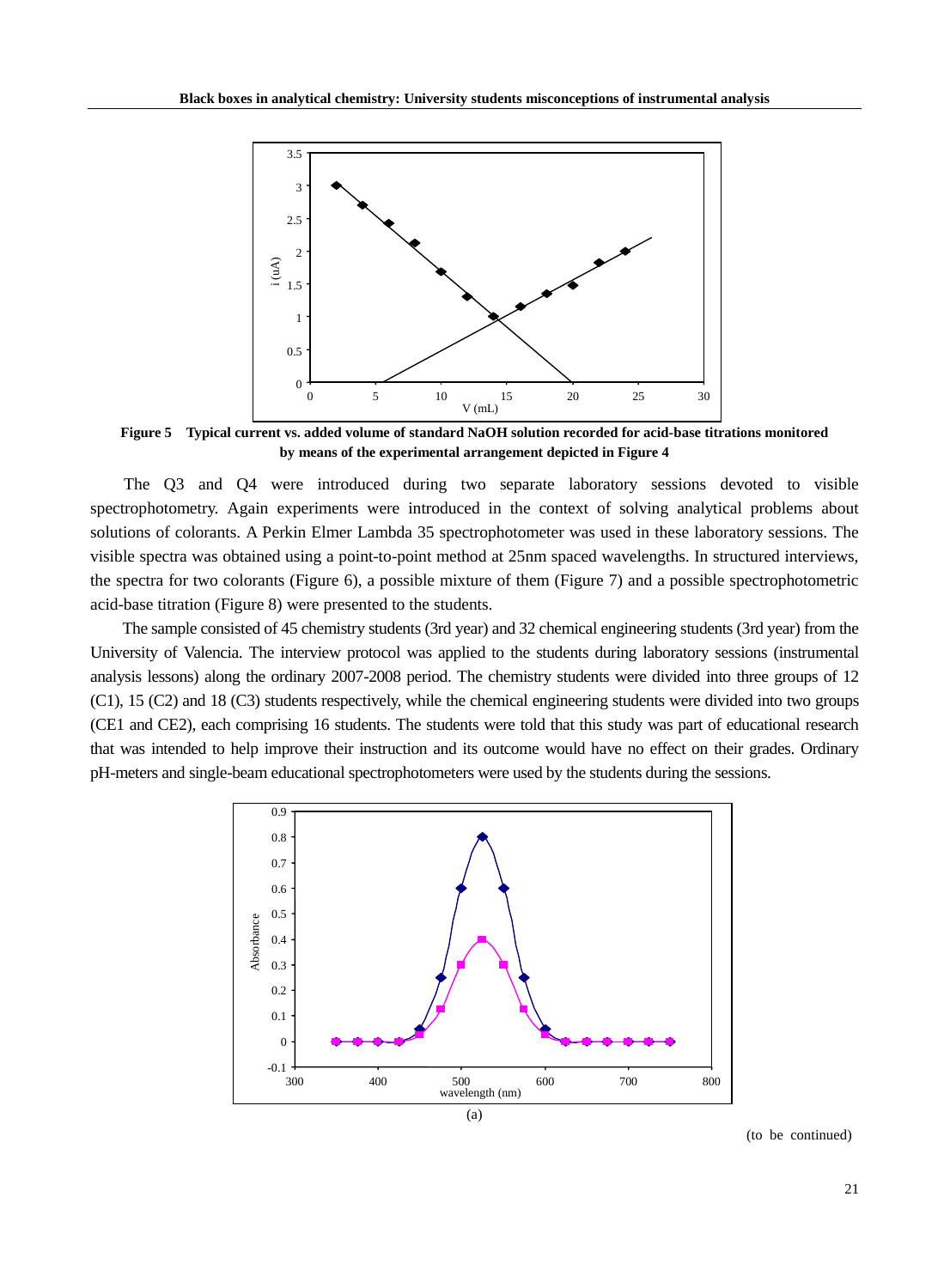

**Figure 6 Visible spectra for two solutions (a, b) and one solution of unknown coloured (c) components**



(to be continued)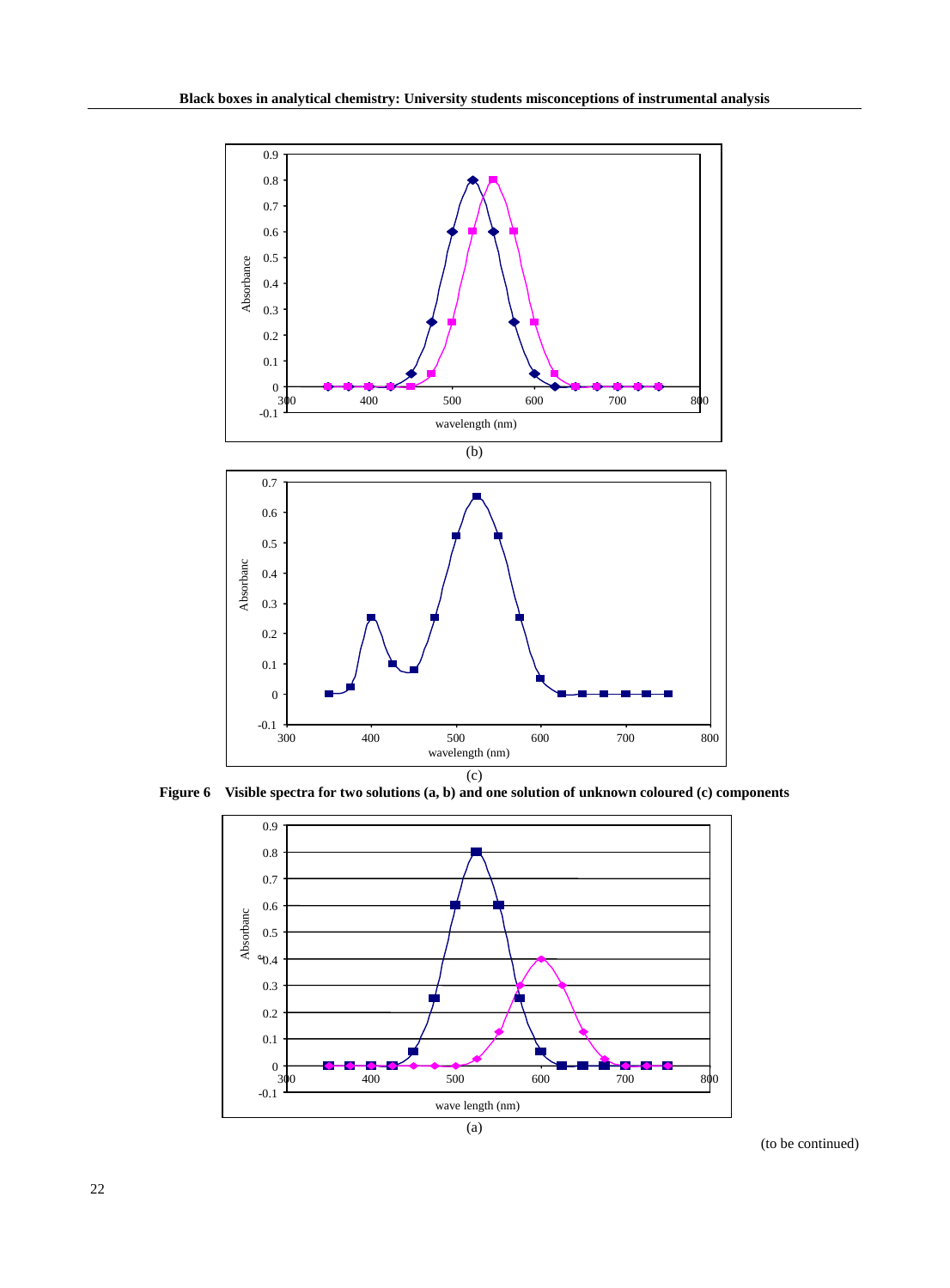

**Figure 7 Visible spectra for: (a) two colorants X (squares) and Y (rhombs) in aqueous solutions of concentration 2.0×10-4 and 4.0×10-4 M respectively, and (b) for an unknown solution presumably consisting of a mixture of colorants X and Y**



**Figure 8 Visible spectra for a solution of a colorant Z in concentration 2×10-4 M at pH values of 3.0 (rhombs), 7.0 (triangles) and 10.0 (squares)**

# **4. Results and discussion**

The obtained results for Q1 and Q2 are summarized in Tables 5 and 6, results for Q3 and Q4 are summarized in Table 7. No significant differences were observed between the results obtained for the five tested groups of students. The responses to the 1.1 item revealed that only a small proportion of students were aware of the need for calibration, cleaning, repeating measurements and stirring during measurements in pH measurements. In response to the 1.2 item, the mean value is generally used as a representative pH value, attachment of the corresponding standard deviation when express the result of the pH measurement was not unanimously made.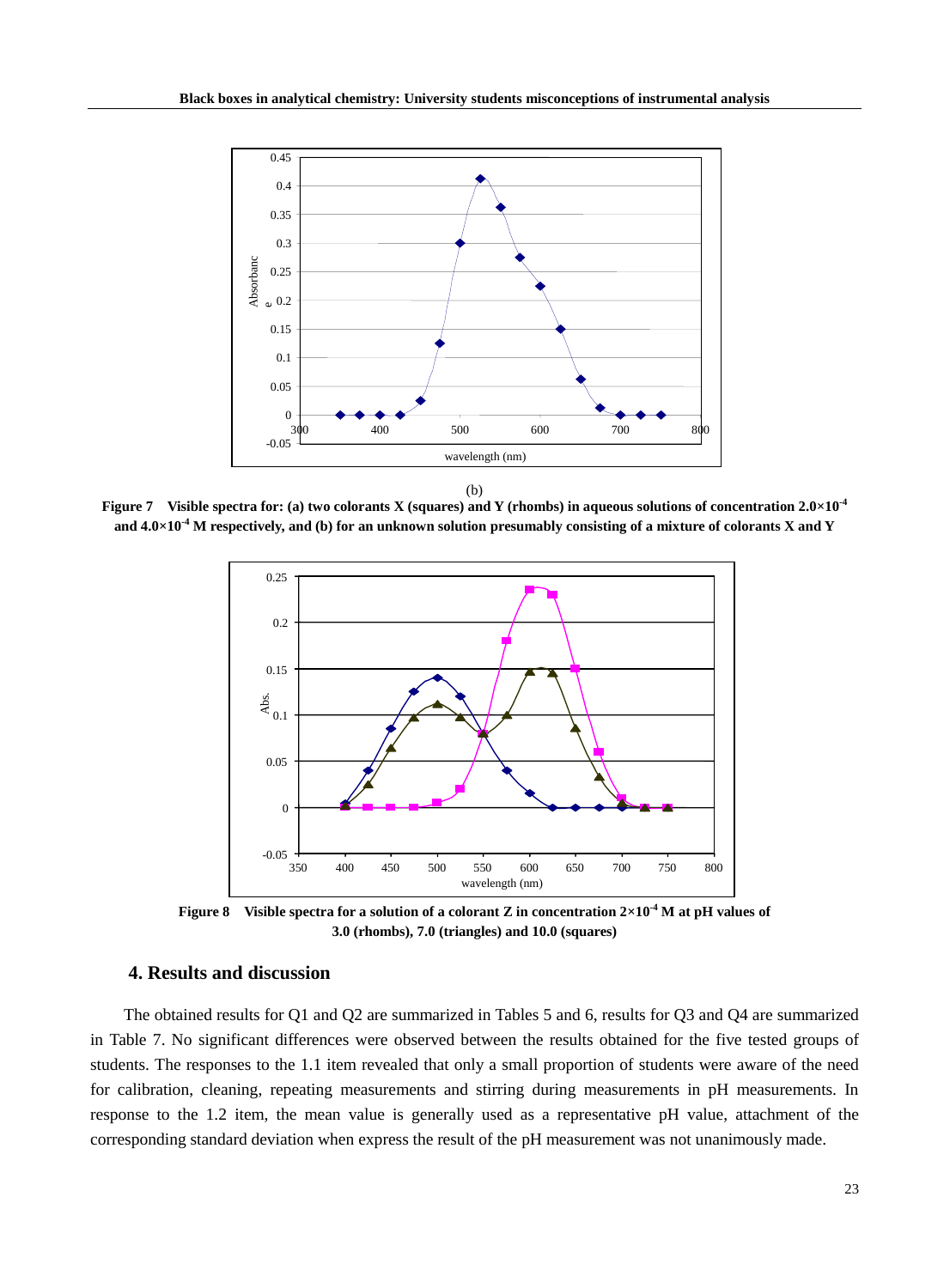|      | Table 5<br><b>INCOULLY</b> OIL OF               |                |                |                |                 |                 |  |  |
|------|-------------------------------------------------|----------------|----------------|----------------|-----------------|-----------------|--|--|
| Item |                                                 | C <sub>1</sub> | C <sub>2</sub> | C <sub>3</sub> | CE <sub>1</sub> | CE <sub>2</sub> |  |  |
|      | Response                                        | $N=12$         | $N=15$         | $N=18$         | $N=16$          | $N=16$          |  |  |
|      | Need for calibration                            | 3(25.0)        | 4(26.7)        | 4(22.2)        | 4(25.0)         | 3(18.8)         |  |  |
| 1.1  | Need for cleaning                               | 3(25.0)        | 5(33.3)        | 6(33.3)        | 4(25.0)         | 5(31.2)         |  |  |
|      | Need for repeating measurements                 | 3(25.0)        | 2(13,3)        | 3(16.7)        | 3(18.8)         | 3(18.8)         |  |  |
|      | Need for stirring                               | 1(8.3)         | 1(6.7)         | 2(11.1)        | 2(12.5)         | 1(6.2)          |  |  |
|      | Mean value of 3-5 measurements                  | 10(83.3)       | 10(66.7)       | 12(66.7)       | 10(62.5)        | 12(75.0)        |  |  |
| 1.2  | Standard deviation                              | 4(33.3)        | 4(26.7)        | 6(33.3)        | 4(25.0)         | 5(31.2)         |  |  |
|      | Distinction between accuracy and precision      | 3(25.0)        | 4(26.7)        | 5(27.8)        | 3(18.8)         | 3(18.8)         |  |  |
|      | Measuring with precision                        | 10(83.3)       | 9(60.0)        | 14 (77.8)      | 12(75.0)        | 11(68.8)        |  |  |
|      | Need for standardization of NaOH                | 2(16.7)        | 2(13.3)        | 4(22.2)        | 2(12.5)         | 2(12.5)         |  |  |
| 1.3  | Need for decarbonatation of NaOH solution       | 1(8.3)         | 2(13.3)        | 5(27.8)        | 1(6.2)          | 2(12.5)         |  |  |
|      | Need for indicator selection                    | 2(16.7)        | 3(20.0)        | 4(22.2)        | 2(12.5)         | 2(12.5)         |  |  |
|      | Possibility of potentiometric (conductimetric,  | 2(16.7)        | 2(13.3)        | 2(11.1)        | 1(6.2)          | 2(12.5)         |  |  |
|      | spectrophotometric) titrations                  |                |                |                |                 |                 |  |  |
|      | Graphical extrapolation of quasi-linear regions | 1(8.3)         | 0(0.0)         | 1(5.6)         | 1(6.2)          | 1(6.2)          |  |  |
| 1.4  | Estimated midpoint                              | 8(66.7)        | 12(80.0)       | 14 (77.8)      | 2(12.5)         | 3(18.8)         |  |  |
|      | Maximum/minimum apparent points                 | 3(25.0)        | 3(20.0)        | 3(16.7)        | 3(18.8)         | 3(18.8)         |  |  |

#### **Table 5 Results on Q1**

| Table 6<br><b>Results on O2</b> |                                      |                |                |                |           |           |  |  |
|---------------------------------|--------------------------------------|----------------|----------------|----------------|-----------|-----------|--|--|
| Item                            | Response                             | C <sub>1</sub> | C <sub>2</sub> | C <sub>3</sub> | CE1       | CE2       |  |  |
|                                 |                                      | $N=12$         | $N=15$         | $N=18$         | $N=16$    | $N=16$    |  |  |
|                                 | Correct calculation of concentration |                |                |                |           |           |  |  |
| 2.3                             | Yes                                  | 10(83.3)       | 14(93.3)       | 14 (77.8)      | 14 (87.5) | 14 (87.5) |  |  |
|                                 | No                                   | 2(16.7)        | 1(6.7)         | 4(22.2)        | (12.5)    | (12.5)    |  |  |
| 2.4                             | Commercial instrumentation           |                |                |                |           |           |  |  |
|                                 | more                                 | 12 (100)       | 15 (100)       | 18 (100)       | 16 (100)  | 16(100)   |  |  |
|                                 | equal                                | 0(0.0)         | 0(0.0)         | 0(0.0)         | 0(0.0)    | 0(0.0)    |  |  |
|                                 | less                                 | 0(0.0)         | 0(0.0)         | 0(0.0)         | 0(0.0)    | 0(0.0)    |  |  |
|                                 | be decided by data precise and<br>to | 0(0.0)         | 0(0.0)         | 0(0.0)         | 0(0.0)    | 0(0.0)    |  |  |
|                                 | accurate than home-made              |                |                |                |           |           |  |  |

#### **Table 7 Results on Q3 and Q4**

| Item |                                                          | C <sub>1</sub> | C <sub>2</sub> | C <sub>3</sub> | CE1      | CE2      |
|------|----------------------------------------------------------|----------------|----------------|----------------|----------|----------|
|      | Response                                                 | $N=12$         | $N=15$         | $N=18$         | $N=16$   | $N=16$   |
| 3.1  | Intensity, absorbance, transmittance, etc.               | 6(50.0)        | 9(60.0)        | 7(38.9)        | 9(56.2)  | 6(37.5)  |
|      | Dispersion/absorption, reflection, etc.                  | 6(50.0)        | 5(33.3)        | 9(50.0)        | 7(43.8)  | 8(50.0)  |
|      | Need for zero correction                                 | 1(8.3)         | 2(13.3)        | 2(11.1)        | 1(6.2)   | 2(12.5)  |
| 3.2  | Need for cleaning                                        | 2(16.7)        | 5(33.3)        | 5(27.8)        | 3(18.8)  | 4(25.0)  |
|      | Need for repeating measurements                          | 0(0.0)         | 1(6.7)         | 0(0.0)         | 0(0.0)   | 2(12.5)  |
|      | Need for calibrating wavelength                          | 0(0.0)         | 1(6.7)         | 1(5.6)         | 0(0.0)   | 0(0.0)   |
|      | Single peak aspect of spectra in Figure 6a               | 5(41.7)        | 5(33.3)        | 6(33.3)        | 5(31.2)  | 6(38.5)  |
|      | Determination of $\lambda_{\text{max}}$                  | 3(25.0)        | 5(33.3)        | 5(27.8)        | 5(31.2)  | 5(31.2)  |
|      | Determination of $\varepsilon$ at $\lambda_{\text{max}}$ | 2(16.7)        | 3(20.0)        | 3(16.7)        | 3(18.8)  | 2(12.5)  |
| 3.3  | Different colorants in Figure 6a                         | 3(25.0)        | 5(33.3)        | 6(33.3)        | 6(37.5)  | 6(38.5)  |
|      | Similar colorants in Figure 6b                           | 8(66.7)        | 9(60.0)        | 14 (77.8)      | 12(75.0) | 12(75.0) |
|      | Possibility of wavelength error in Figure 6b             | 0(0.0)         | 0(0.0)         | 0(0.0)         | 0(0.0)   | 0(0.0)   |
|      | Mixture of compounds in Figure 6c                        | 5(41.7)        | 8(53.3)        | 9(50.0)        | 6(37.5)  | 8(50.0)  |
|      | Correct qualitative interpretation of the spectrum       | 8(66.7)        | 9(60.0)        | 14 (77.8)      | 8(50.0)  | 12(75.0) |
| 4.1  | Estimating of the concentrations of the colorants        | 0(0.0)         | 0(0.0)         | 0(0.0)         | 0(0.0)   | 0(0.0)   |
|      | X and Y                                                  |                |                |                |          |          |
|      | Combination of two different one-peak spectra            | 10(83.3)       | 9(60.0)        | 14 (77.8)      | 12(75.0) | 12(75.0) |
| 4.2  | Isosbestic point as denoting species in equilibrium      | 0(0.0)         | 0(0.0)         | 0(0.0)         | 0(0.0)   | 0(0.0)   |
|      | Spectral response identical to that expected for a       | 0(0.0)         | 0(0.0)         | 0(0.0)         | 0(0.0)   | 0(0.0)   |
|      | chemical indicator during an acid-base titration         |                |                |                |          |          |

In response to query 1.3, the need for de-carbonatation of the solution of NaOH and the need for its standardization (using a primary standard, typically potassium hydrogen phtalate) are omitted by the majority of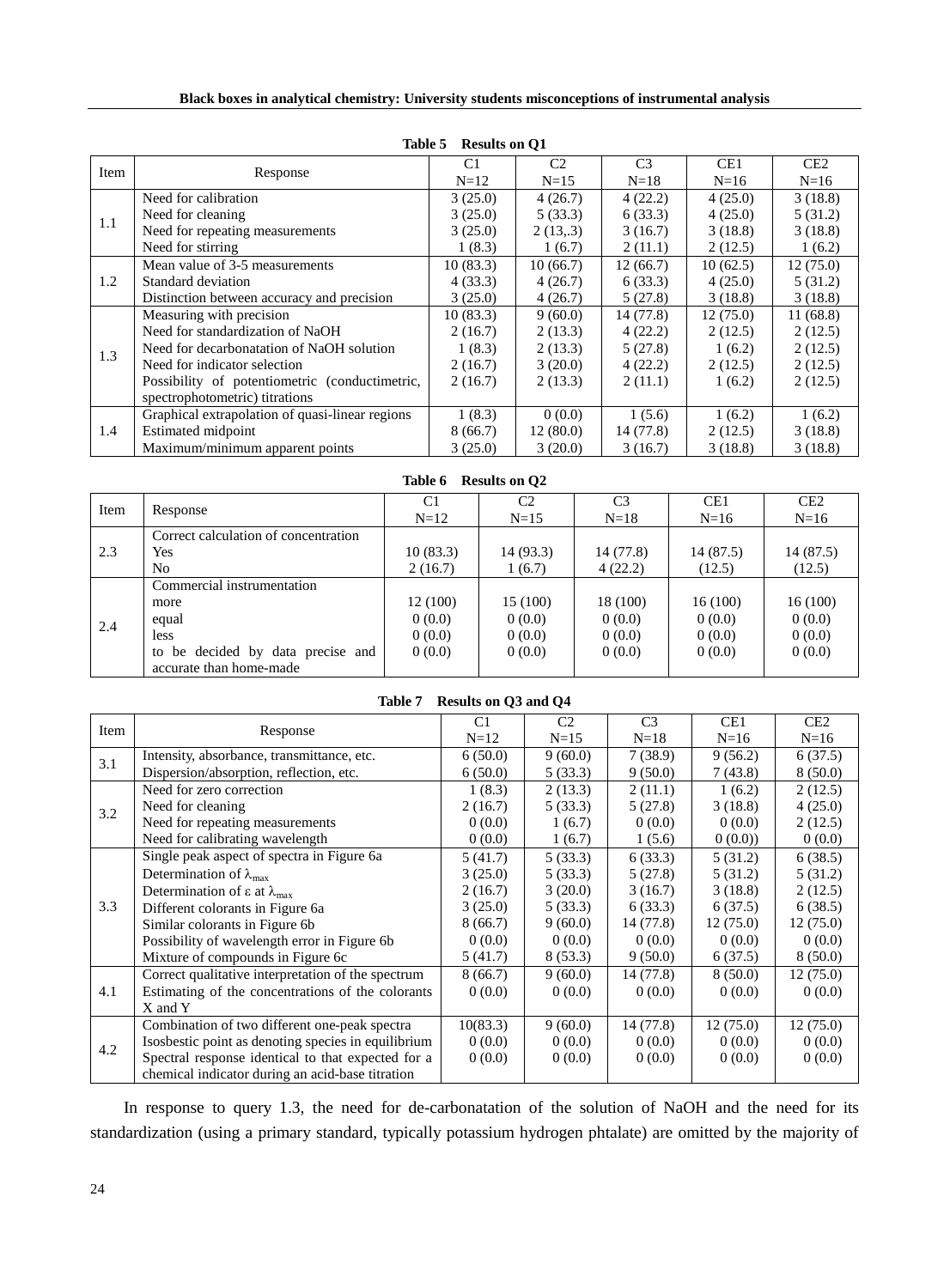students. All these factors were theoretically studied in "ordinary" classroom sessions as well as indicators performance. Remarkably, however, few students indicate that it is needed an adequate choosing of indicator for a correct titration and a lower proportion of students recognize the possibility of using a non-chemical end-point determination procedure, namely via potentiometric, conductimetric and spectrophotometric monitoring, etc.

Analysis of graphical data demanded by the item 1.4 was in general performed correctly from the midpoint in the central portion of the pH vs. NaOH solution volume titration curve. This midpoint was obtained, however, with no definite criteria and only a few students use the extrapolation of pre- and post-end-point almost linear regions. In all five groups, several students take incorrect points (at the beginning or at the end of the central regions of the titration curve) for determining the end-point for the titration experiment.

Open interviews for the proposal of instrumental methods for monitoring acid-base titrations indicated that the students refer to instrumental techniques in a generic way (potentiometry and spectrophotometry), but they find gross difficulties for providing an operational view of the instrumentation. The single conductimetric device described in Figure 4 was accepted by the students with reluctance as a possible method for monitoring the titration. Again, relevant aspects in the analytical process (need for standardization of the NaOH solution, need for decarbonatation of such solution and need for testing the repeatability of the electrical measurements) were generally omitted.

Interestingly, the two straight lines graph in Figure 5 obtained for conductimetric monitoring of the titration were qualified by several students as erroneous because they expected an s-type graph such as in potentiometric monitoring (Figure 3). The calculation of the concentration of acid from the conductimetric titration was generally corrected, using the intersection point between the two straight lines fitted from experimental data, but several students used an incorrect end-point for the titration by using the experimental point of minimal conductivity.

The most remarkable feature corresponded to the item 2.4, where the students were asked about the relative accuracy and precision of the conductimetric titration relative to the potentiometric one. Unanimously, the students considered more precise and accurate the potentiometric titration, performed with a commercial equipment than the conductimetric one performed with a home-made device.

With regard to concepts involved in spectrophotometry (item 3.1), there was a set of vague responses regarding the general involved phenomena (distinction between light absorption, reflection and dispersion), its description in terms of modern physics (photon absorption, quantum transitions, etc.) and magnitudes and laws to be used (absorbance, Lambert-beer law, etc.). Responses to the 3.2 item were qualitatively similar to those for item 1.1; however, the percentage of responses claiming for the need for repetitive measurements in order to minimize non-systematic errors in 3.2 are approximately half than those obtained in the case of pH measurements (item 1.2). Apparently, the more sophisticated instrument, the spectrophotometer, produces a level of confidence larger than that attributed to a less expensive instrument, the pH-meter. Remarkably, few students indicate the need for previous zero adjust in spectrophotometric measurements and none consider the possibility of any instrument derive causing wavelength error.

Qualitative description of spectra in query 3.3 was in most cases naive, so that the one-peak character of the represented spectra for both X and Y species in Figures 6a and 6b is frequently omitted and only in relatively few cases and it determines the wavelength at the maximum absorbance as a part of the written description. Remarkably, students in a relatively high percentage (25%-40%) do not recognize that the spectra in Figure 6a can correspond, simply, to two solutions of the same colorant with different concentrations. The spectra in Figure 6b can be attributed to two similar colorants and to two spectra of the same solution when a systematic error is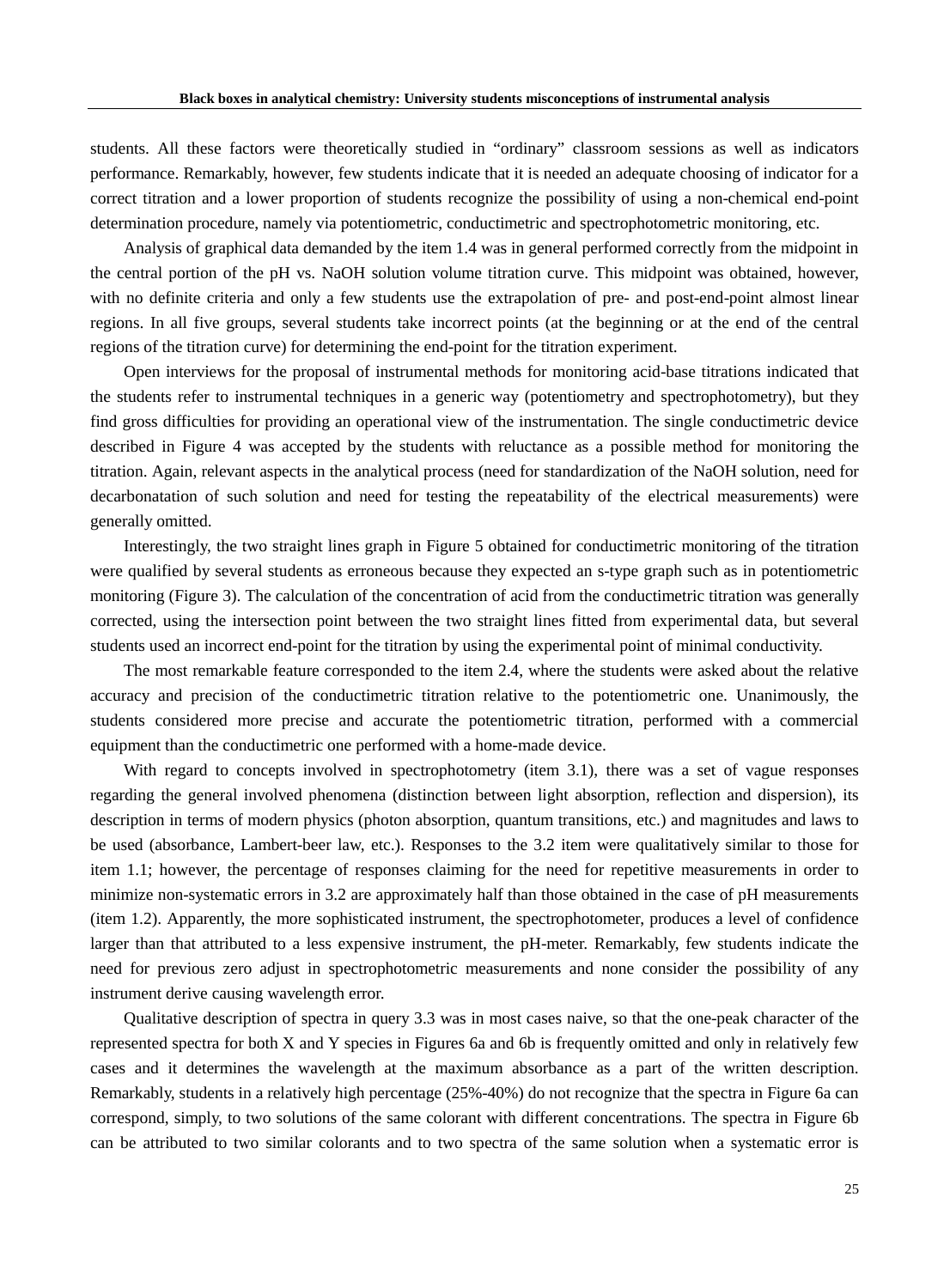produced in the wavelengths. This second possibility is entirely absent in the students' responses. Remarkably, the spectrum in Figure 6c is attributed by most students (35%-50%) to the existence of a mixture of compounds in the solution, i.e., the possibility of a two- or multiple-peak spectrum is neglected.

Qualitative description of the possible combined spectrum of X and Y in item 4.1 was to any extent, erratic. Most students stated that the represented spectrum (Figure 7b) corresponds to a combination of the spectra for X and Y in Figure 7a, but the students were generally unable to detail a method for properly verifying this possibility from absorbance measurements at (at least) two different wavelengths.

Similarly, the students were unable to provide a satisfactory description of spectra in Figure 8, corresponding to query 4.2. Here, the students attempted to describe spectral curves in terms of mixtures of colorants, partly as a result of a "contamination" from item 4.1. Even after insisting in the different experimental situation summarized in Figure 8 (spectra for a same solution at different pH values), the students were unable to correlate this situation with the colour changes experienced by a chemical indicator upon varying the pH. This is of particular interest because the association of different spectral responses to different species in solution is a crucial aspect for studying chemical equilibria, which generally and probably underlines a more profound misconception: the confusion between chemical substance and chemical species.

The above results, although corresponding to a limited sample of university students, suggest that there is a set of misconceptions on instrumental analysis. With regard to formal and operational aspects of misconceptions, one can mention that:

(1) Concepts, terms and symbols involved in instrumental analysis are frequently used in imprecise and interchangeable meaning (e.g., absorption by absorbance);

(2) Connection between laws and associated experimental measures is often viewed as a monolithic relation, which necessarily has to be accomplished regardless experimental conditions;

(3) The foundations of the instrumental method and the operation of the equipment are generally viewed as secondary or trivial insights during analysis;

(4) There is a generalized weak view of errors and a vague notion of analytical properties. The students, although orthodox instruction in theory of errors, tend to use a vague concept of error without discerning, for instance, between accuracy and precision or between systematic and random errors. Students are aware of the importance of error consideration, but tend to identify manual errors in handling instrumentation as the main or even unique source of experimental error. In particular, the students know "theoretically" the importance of error consideration and expression, but tend to neglect such aspects when performing instrumental analysis, in agreement with results from Tomlinson, et al. (2001);

(5) Students tend to consider only one or, eventually, two coupled variables when performing instrumental analysis, and, in this case, only linear relationships between variables are expected. Possibility of multiparametric methods and non-linear functional dependences are frequently omitted.

With regard to methodological and social aspects of misconceptions, reported data suggest that:

(1) Instrumental analysis is frequently considered from a pseudo-empiricist view, so that measurements could be theory-insensitive and/or can be performed without link with theoretical foundations;

(2) The foundations of the instrument performance are frequently taken as irrelevant for measurement purposes. Thus, the instrument appears as a black box mysteriously displaying the demanded results. Equipment is frequently regarded as an exact, self-sufficient and semi-automatic device. Component degradation, biased measurements, etc., are generally not considered. Concomitantly, there is no need for cleaning, calibration, etc.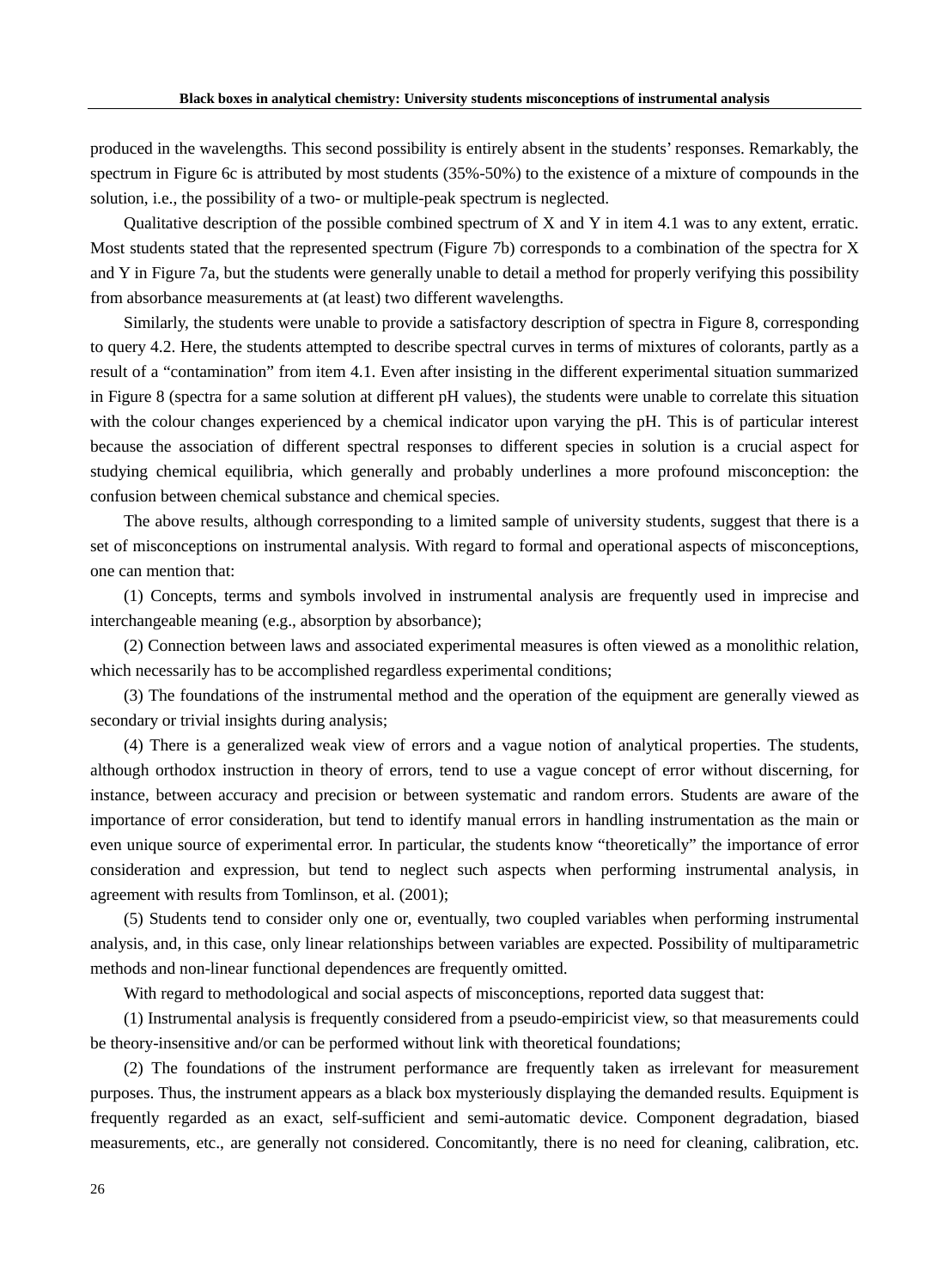Apparently, when more sophisticated the instrumentation is, more accurate and precise it is considered by the students;

(3) Instrumental analysis appears frequently as an autonomous step which becomes non-integrated within a more complex analytical process. Explicit integration of the instrumental analysis step with sampling, sample pretreatment, etc., is generally omitted. Apparently, analytical procedures are taken as independent of social demands resulting from variable situations in the real world. Considerations on inter-laboratory trials, need for quality assessment and quality control, etc., are entirely absent in students' considerations;

(4) Additionally, the students tend to display a linear view of analytical strategies, so that analysis proceeds through a succession of operations (sampling, preliminary operations and signal measurement) with no need of revisions;

(5) Remarkably, the students tend to perform an "automatic" analysis of data where alternatives or complications are ignored. This is clearly perceived in their interpretation of spectral curves where the majority of students apparently apply a "one compound, one peak" rule, or ignore correlation between spectral changes with pH variations.

Much of these misconceptions can be ascribed to a pseudo-empiricist view of science that impregnates a significant part of science teaching (Duschl, 1985; Hodson, 1985) and partly focuses the dichotomy between science and technology education (Gilbert, 1992). As recently reported by Davidowitz, et al (2001) on the reasons given by second year chemical engineering and science students for making repeat measurements, the majority of students perceive the purpose to be either to identify a recurring (correct) value or to perfect measuring skills.

Students misconceptions on instrumental analysis can be viewed, at least partly, within the frame provided by Taber (2002) on chemistry misconceptions and Cousin (2006) and Meyer and Land (2003; 2006) on treating threshold concepts. Then, students appear to adhere, to a large extent, to ritual (they are able to perform superficial tasks and techniques to get a result, but fail to understand the complexity that lies behind it) and inert (concepts are understood but not actively used or connected to the "real world", a failure to see the "big picture") knowledge. Such factors define, apparently, a learning style dominated by a trivial view of the role of instrumentation in chemical analysis where the apparatus seems like an autonomous "black box" and the student acts merely as a "button-pusher", as commented by Mabrouk (2002).

Threshold concepts appear as difficult but key ideas characterized by being core to understanding the subject, seismic (getting that it brings about a significant shift in perception of the subject), irreversible (the change in perspective that comes with understanding), integrative (understanding threshold ideas exposes previously ignored interrelatedness) and bounded with other concept areas. Translation of such ideas to the studied misconceptions in instrumental analysis suggests that several "threshold abilities" have to be acquired by the students in order to obtain an educationally satisfactory view of that sub-discipline. Tentatively, these "threshold abilities" refer to:

(1) integrated view of instrumental analysis within the general frame (concerning aims, methods, steps and social links) of analytical processes;

(2) non-empiricist view of science and reasonable understanding of the complexity between measurement and theoretical approaches;

(3) critical view of instrumentation, in particular with regard to theory, measurement and errors;

(4) critical view of data collection and data analysis, in particular with regard to deviations from ideal behaviour, factors of uncertainty, etc., and consideration of possibilities.

Apparently, such abilities act as preconditions for properly acquiring adequate skills for handling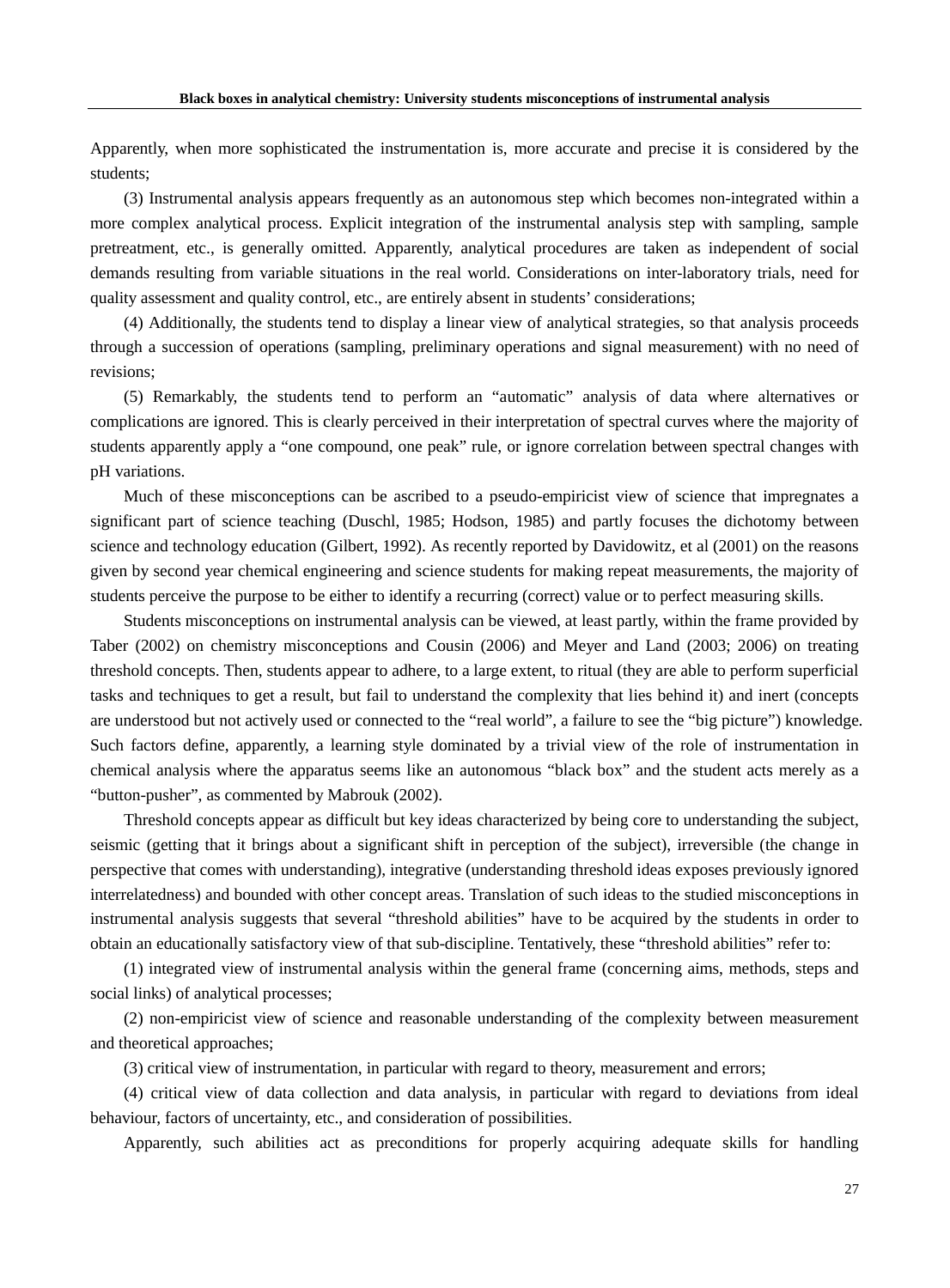instrumentation and interpret experimental data.

# **5. Conclusions**

Analysis of university students' misconceptions on instrumental analysis using a "mixed" set of written questionnaires and structured interviews during laboratory sessions suggests that there are definite misconceptions for which formal, operational, methodological and social aspects can be remarked. There is a generalized view of analytical procedures like "automatic" operations performed by error-free instruments with no need of control, maintenance and verification, and instruments being as "black boxes" operating autonomously-like.

Misconceptions on instrumental analysis reveal the appearance of a pseudo-empiricist view of science which impregnates students' learning styles where instrumentation is viewed as an automatic and autonomous element to be used in chemical analysis.

#### **References:**

- Braun, T. (1986). Approaches to the top advances in analytical chemistry, 1935-1985. *Fresenius Journal of Analytical Chemistry, 323*, 105-111.
- Cousin, G. (2006). In: Meyer, J. H. F. & Land, R. (Eds.). *Overcoming barriers to student understanding: Threshold concepts and troublesome knowledge*. London and New York: Routledge.
- Christian, G. D. (1995). Evolution and revolution in quantitative analysis. *Analytical Chemistry, 67*, 532A-538A.
- Davidowitz, B., Lubben, F. & Rollnick, M. (2001). Undergraduate science and engineering students' understanding of the reliability of chemical data. *Journal of Chemical Education, 78*, 247-250.
- DiFoggo, R. (1995). Examination of some misconceptions about near-infrared analysis. *Applied Spectroscopy, 49*, 67-75.
- Doménech, A. (1997). On the concept of relativistic mass: Some ontological considerations. *Physics Education (India), 14*, 46-51.
- Doménech, A., Casasús, E. & Doménech, M. T. (1993). The classical concept of mass: Theoretical difficulties and students definitions. *International Journal of Science Education, 15*, 163-173.
- Doménech, A., Gimeno, J. V. & Bosch, F. (2008). *Metaconceptions in science teaching at the university level: The case of analytical chemistry*. Proc. V Congreso Iberoamericano de Docencia Universitaria, Universidad Politécnica de Valencia, Valencia.
- Driver, R. (1981). Pupil's alternative frameworks in science. *European Journal of Science Education, 10*, 37-60.
- Duschl, R. A. (1985). Science education and philosophy of science twenty-five years of mutually exclusive development. *School Science and Mathematics, 87*, 541-555.
- Fitch, A., WANG, Y., Mellican, S. & Macha, S. (1996). Lead lab teaching instrumentation with one analyse. *Analytical Chemistry, 68*, 727A.
- Garnett, P. J. & Treagust, D. F. (1992a). Conceptual difficulties experienced by senior high school students of electrochemistry: Electric circuits and oxidation-reduction equations. *Journal of Research in Science Teaching, 29*, 121-142.
- Garnett, P. J. & Treagust, D. F. (1992b). Conceptual difficulties experienced by senior high school students of electrochemistry: Electrochemical (galvanic) and electrolytic cells. *Journal of Research in Science Teaching, 29*, 1079-1099.
- Gilbert, J. K. (1992). The interface between science education and technology education. *International Journal of Science Education, 14*, 563-578.
- Gilbert, J. K. & Watts, D. M. (1983). Concepts, misconceptions and alternative conceptions: Changing perspectives in science education. *Studies in Science Education, 10*, 61-98.
- Girard, J. E. & Diamant, C. T. (2000). Instrumental analysis lecture and laboratory: A survey. *Journal of Chemical Education, 77*, 646-648.
- Gussarsky, E. & Gorodetsky, M. (1990). On the concept "chemical equilibrium": The associative framework. *Journal of Research in Science Teaching, 27*, 197-204.
- Hodson, D. (1985). Philosophy, science and science education. *Studies in Science Education, 12*, 25-57.
- Kellner, R. (1996). Education of analytical chemists in Europe: The WPAC eurocurriculum on analytical chemistry. *Analytical Chemistry, 66*, 98-101.
- Klockow, D. (1981). The teaching of problem solving: Environmental analysis. *Fresenius Journal of Analytical Chemistry, 305*,